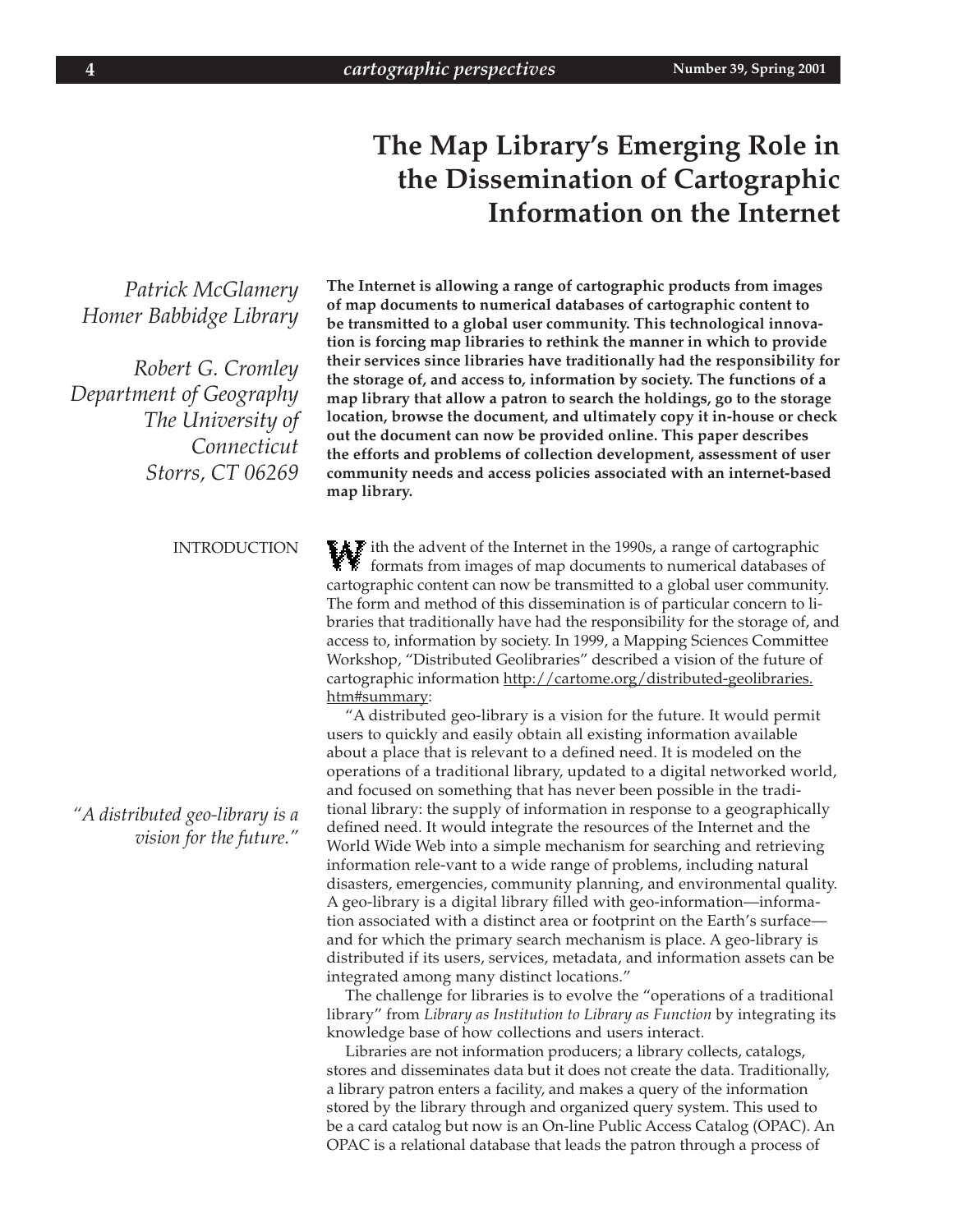search and discovery to an item on a shelf. The patron can then go to the bookshelf and retrieve the document, browse it in-house, copy it in-house or check out the document.

Historically, libraries have organized the storage of information by media type: books, microfilm, serial publications, maps and other formats. It reflects the economic imperative of storage units, keeping "like with like". Within the media type, such as books or maps, the organization is thematic, but the primary categorization is media type. For example, map libraries typically have held maps in flat and vertical files, folded on shelves, bound into atlases and on micro media. Other cartographic information such as gazetteers is shelved with atlases because they are bound as books even though the information is in a very different form from a map. Regardless of media type or thematic content, the OPAC contains the storage location for each item.

Increasingly, producers of spatial data are distributing it only as digital images and databases. In 1990, the U.S. Bureau of the Census stopped printing census tract maps. For the 2000 census the Census is producing these maps as Adobe PDF images via the Internet. This transformation of information from paper to electronic form has required that libraries redesign their information delivery service. Buckland (1992) has argued that since library materials in electronic form lend themselves to remote access and shared use, the assembling of local collections becomes less important. Coordinated collection development and cooperative collections are now more strategic. This concept of coordinated collections underlies most attempts to provide access to cartographic information over the Internet.

Two types of Internet sites involving cartographic information have evolved: 1) sites in which the cartographic information is ancillary to another purpose such as promoting tourism and travel, and 2) sites in which the cartographic information itself is the main topic of interest. Sites in the latter case provide differing sets of functions traditionally associated with a map library. The site may just be the equivalent of an OPAC that enables an Internet patron to search for selected items, or the site may also have stored information that the patron can browse on-line and even download to a local desktop.

The Alexandria Digital Library, http://webclient.alexandria.ucsb.edu/ a part of the University of California Digital Library (UCDL), is a cartographical search engine that queries several of the map libraries cooperating in the UCDL. A user of the website makes queries using a spatial index (a latitude/longitude bounding rectangle). The search engine ascertains the location of holdings regarding the selected place, but the patron can neither browse, copy nor check-out any of these holdings. A descriptive catalog record is provided, however few opportunities for data downloads have been implemented. When data downloads are available, for example to download a Digital Raster Image, those users who are not students, faculty and staff of the University of California system are required to pay a fee.

The Harvard Geospatial Library (HGL) http://geodesy.harvard.edu/ servlet/MainGeodesyMap is a developing cartographical catalog whose goal is to:

"alleviate the most common challenges users face when they embark upon a geospatial analysis project: finding interesting data, obtaining that data in a useable form, learning to use new data analysis tools, and accessing appropriate computing platforms."

*"Increasingly, producers of spatial data are distributing it only as digital images and databases."*

### USING THE INTERNET FOR MAP LIBRARY FUNCTIONS

*"The site may . . . enable an Internet patron to search for selected items, or the site may also have stored information that the patron can browse on-line and even download to a local desktop."*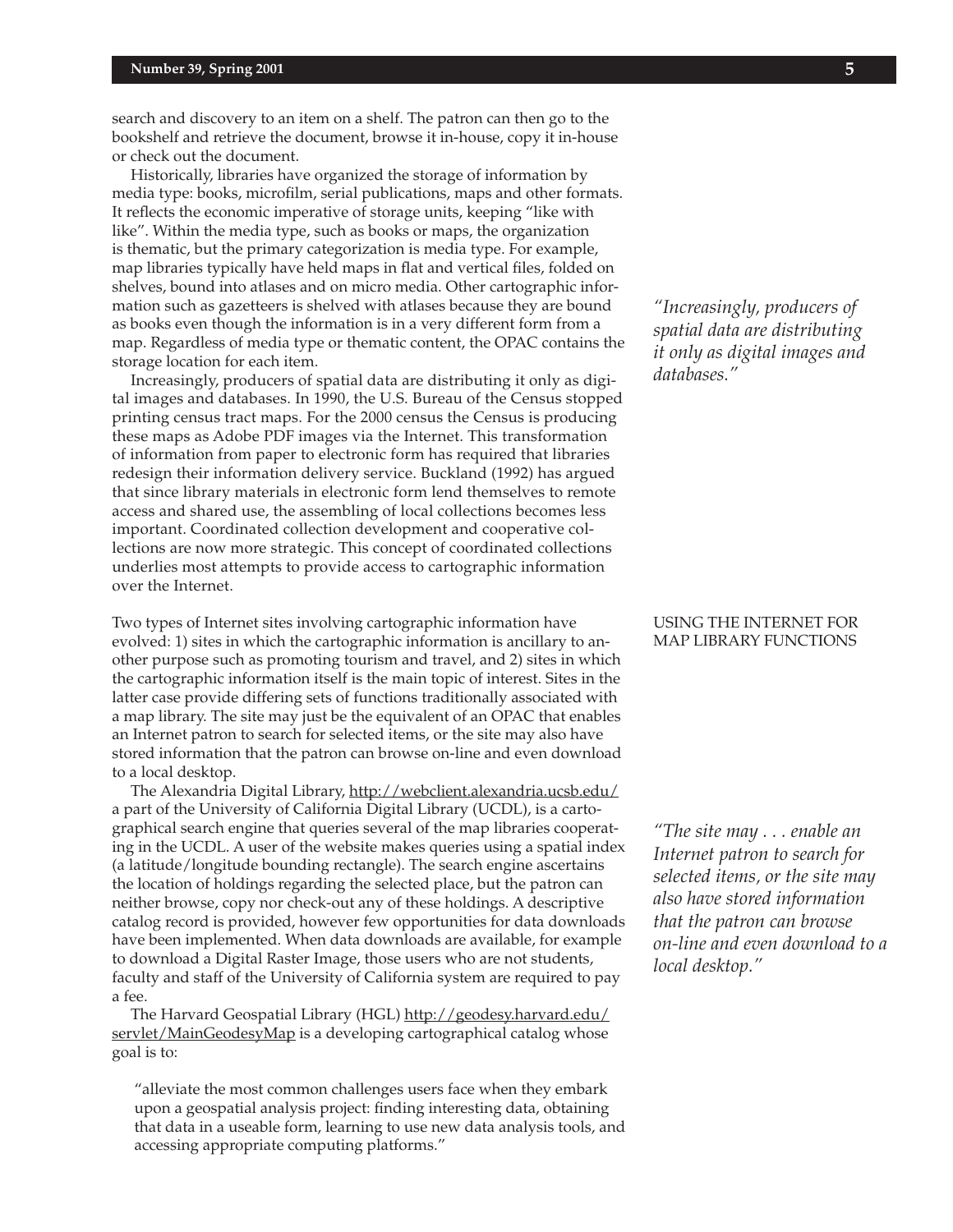The HGL's user interface is more intuitive than the ADL interface, but it is still basically a catalog which refers the user to a static dataset of information object which might then be downloaded, or not. Although Harvard is a private university, it makes more of its data available to the web-user, then it can reasonably interpret its license agreements to data.

Although the Federal Geographic Data Committee's (FGDC) clearing house program is not a library, it uses library functions in a similar approach.

"The Geospatial Data Clearinghouse http://130.11.52.184/FGDCgateway.html is a collection of over 250 spatial data servers, that have digital geographic data primarily for use in Geographic Information Systems (GIS), image processing systems, and other modeling software. These data collections can be searched through a single interface based on their descriptions, or 'metadata'."

The user retrieves the metadata records that describe the spatial data and indicate availability. The metadata indicates to the user where the holdings are and what the mechanisms are for acquiring the spatial data.

ESRI's Geography Network http://www.geographynetwork.com/ is another example of non-libraries offering a library function. The Geography Network is:

"a global community of government and commercial data providers who are committed to making geographic content easily accessible… Through the Geography Network, you can access many types of geographic content including live maps, downloadable data, and more advanced services. The Geography Network content is distributed at many locations around the world, providing you access to the latest information available directly from the source."

Fundamental to library management is a keen understanding of the user community. Both ADL and HGL are grounded in the primacy of the user. In comparison, the Geographic Network and FGDC Clearinghouse invite participation from the geospatial data producing communities, aiming to aggregate collections, but they lack that key component of a library—collection building with a special user community in mind. These programs rely on a 'scatter-shot' approach to collection building based upon available data, not on user needs. These approaches differ from the more focused library strategy for map librarians in an age of accessing of machine-readable information. McGlamery (1989) has outlined a 'plan of action' for the information age that focused heavily on: 1) collection development, 2) user community needs, and 3) access policies—the underpinnings of modern library science. The next sections describe how this plan has been implemented in building an Internet-based map library.

In 1991, the Map and Geographic Information Center (MAGIC) FTP site at the University of Connecticut evolved from that 'plan of action' and the site has not strayed far from those tenets of basic librarianship (after the introduction of HTML the FTP site became a website http://magic. lib.uconn.edu). The basis of the plan for the map librarian's dilemma with respect to machine readable information was to 're-bind'—making odd things fit into a standard collection—public domain spatial databases into formats required by the University of Connecticut's user community. While many agencies are producing digital databases, rarely do they produce data in a geographic and software format that is directly compatible

*"Fundamental to library management is a keen understanding of the user community."*

#### THE DEVELOPMENT OF MAGIC WEBSITE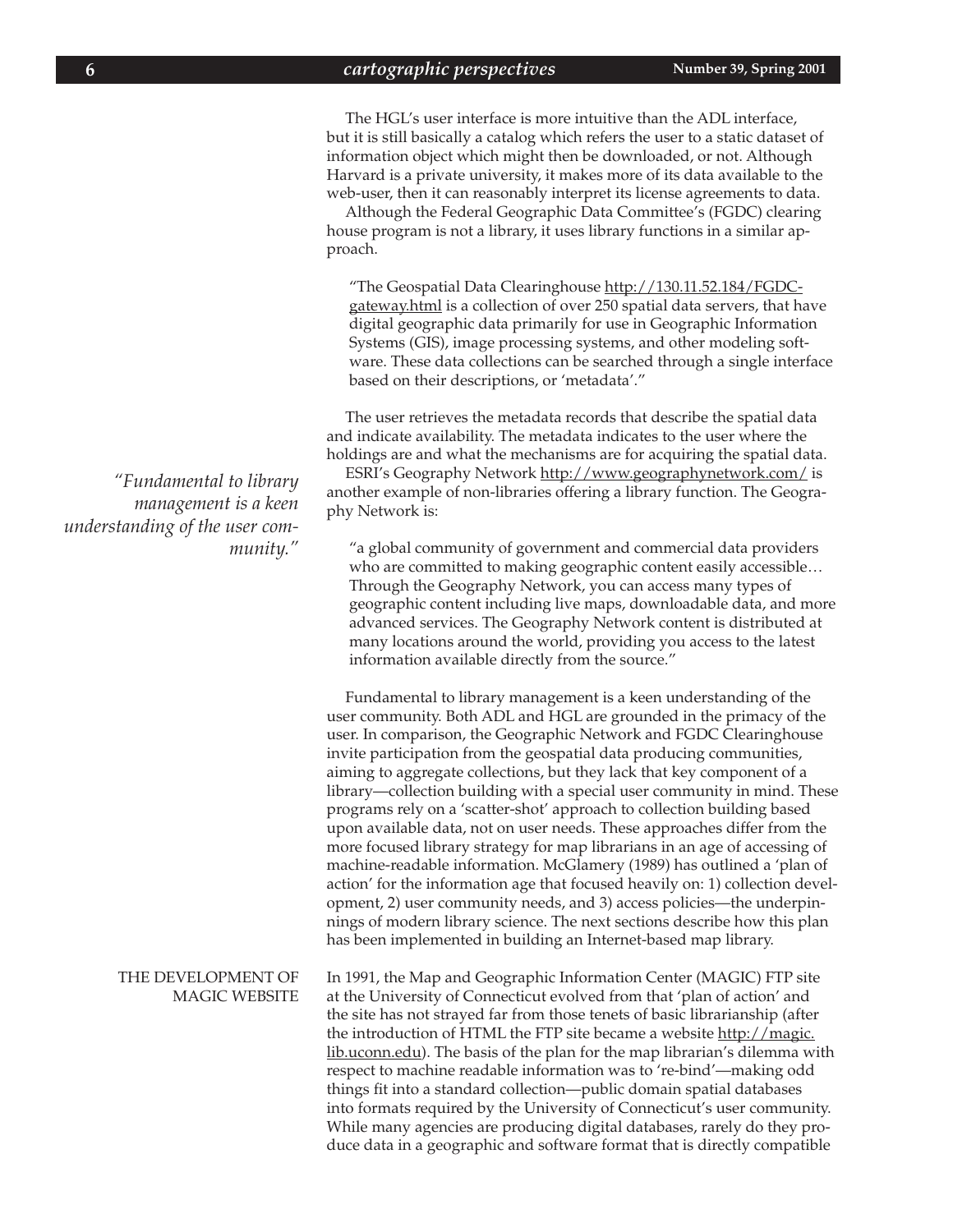with the needs of most data users. Clarke (1995) has commented that most items of geographic interest seem to lie on the border of two or more map sheets. For example, in Connecticut the basic geography used by most policy and decision makers is that of 169 town municipalities. However, the digital line graph files produced by the U.S. Geological Survey are organized spatially by quadrangles, whereas TIGER line graph files are organized spatially by county. Neither of these geographic units have much utility for most users of Connecticut data.

Therefore, the first stage in the development of a digital collection was establishing the spatial domain and geographic unit analysis within that domain. The map library established the town in addition to the state, county and quadrangle as its basic domains and counties, towns, census tracts and census block groups as the geographic units within the appropriate domains. The 169 towns in Connecticut were extracted from the TIGER line graph files of the eight counties in the state to create census geographies and street coverages. The same towns were extracted by the state Department of Environmental Protection from the DGL files of the 118 quadrangles comprising the state for other features such as hydrography and roads. The files were then projected into Connecticut State Plane NAD 27, the state standard at the time. Finally, the files were converted into the ARC/INFO coverage interchange file format (E00) and MapInfo interchange file format (MIF/MID) from their native formats. The files were zipped, put up on an open FTP site and made available to the public user, retaining their public domain status.

Use of this site now averages 9,000 zipped data files downloaded each month. The data on MAGIC are still primarily of Connecticut and are still in the public domain. Over time, MAGIC has established connections with local producers of state data and there has been strong cooperation and trust in sharing spatial data. State agencies recognize the public's need for high-quality data and the resources required for distributing the data themselves. MAGIC now has over 20,000 files from the U.S. Bureau of the Census, the U.S. Geological Survey, Connecticut's State Departments of Environmental Protection, Transportation, and Public Safety, the National Resources Conservation Service, and the U.S. Fish and Wildlife Service. Towns are also just beginning to provide their data for library distribution.

Although digital databases were the first form of spatial information to be collected and stored on MAGIC, over time map documents and other images were scanned and stored as raster graphic files. The University does not hold the maps that the scanned images represent; most reside in private libraries of libraries far from Connecticut. Through the Internet, MAGIC has been able to build a public collection of Connecticut's cartographic lineage. Recently members of the School of Engineering reference a 1764 survey of the town of Lebanon to a GPS cadastral survey. Faculty and students were surprised to witness the high quality of the surveying done in Connecticut 250 years ago that was completed using only astronomical observations, pencil and paper. Linking the image of the manuscript map alerted the engineers to ancient controls, enabling them to build out their survey. The MAGIC website brought historical data together with current state of the art spatial data for their use.

Throughout its existence, profiling the MAGIC user has been an important aspect of maintaining its digital geolibrary. The use of the data, which data are used most, who uses the data, and which level of geography is most used are key bits of information for the collecting librarian. It is simply not enough to passively collect materials, whether they are books, journals, maps or data. Libraries monitor use statistics and assign budgets

*"The first stage in the development of a digital collection was establishing the spatial domain and geographic unit analysis within that domain."*

*"Through the Internet, MAGIC has been able to build a public collection of Connecticut's cartographic lineage."*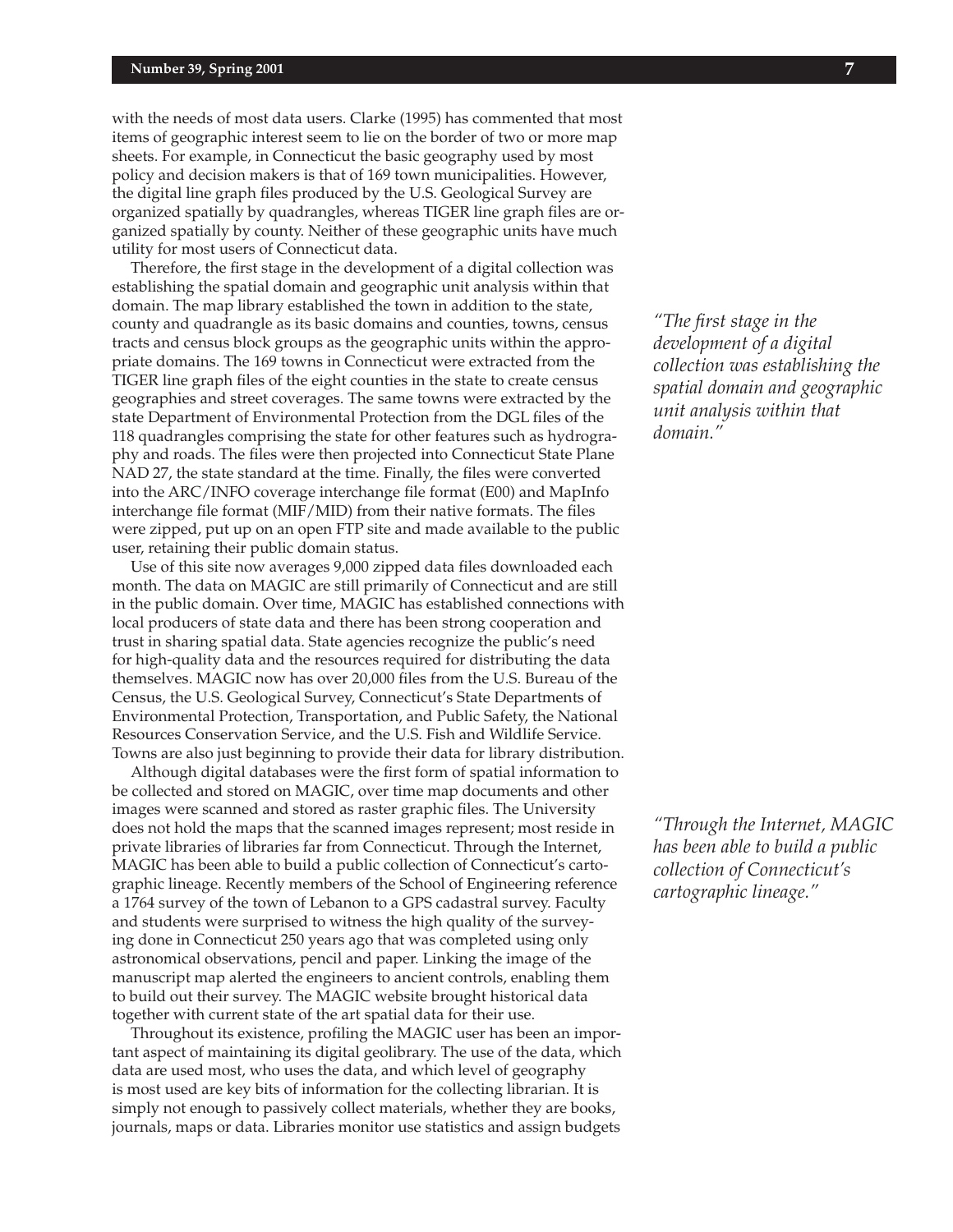accordingly. MAGIC has eight years of comprehensive transaction logs that chronicle the use of the collection. Decisions based on this transaction data have directed MAGIC to acquire more statewide data and directly lead to building the collection of historical map images. The image files of historical maps now account for thirty percent of the data accessed from MAGIC.

Although the MAGIC website has expanded its collections considerably in the past decade, it is still basically a site for passively downloading compressed ASCII export files. Vector data have been augmented with image data; digital orthophotography, scanned historical maps and other remotely sensed data. However, even with these additions, some fundamental structural flaws in the data organization emerged. The University research user community's need to search for, discover, view and acquire timely, and historical social science attribute data and associative digital cartographic data has lead to a complementary website for the dissemination of geographically referenced attribute data for Connecticut.

In the conversion from paper to digital media, one of the primary gains has been the separation of the storage and display functions of maps (Marble, 1987). The storage of spatial databases in the vector data model also separated the storage of the geographic base file (GBF) of the spatial entities from their associated attributes. This latter separation forms the basis of the hybrid architecture used by some geographic information systems in which the spatial entities are independently stored in a different module from the non-spatial attributes (Worboys, 1995). This structure is referred to as the geo-relational model when the non-spatial attributes are stored in a relational database that interfaces to the corresponding spatial entities (see Morehouse, 1985; Waugh and Healey, 1987). The geo-relational model is the basis for the organization of many software formats such as ARC/INFO coverages and ARCVIEW shape files.

When MAGIC built its digital collection of spatial databases, the georelational model was the basis for the stored database. A coverage was created for each theme of data. When building a coverage for each theme, however, the question arises as to what attributes will be included in he relational table associated with the geographic base file. The answer to this question is straightforward for coverages based on continuous field data. For field data, the attribute is assumed to vary continuously over space (Burrough and McDonnell, 1998). The elements of the geographic base file are determined by the spatial distribution of the associated attribute. For example, in vector-based soils coverage the polygon outlines only refer to geography of soil classes and no other attribute. Thus, only one non-spatial attribute is associated with the geographic base file, although many attributes can be included in a table that names the elements or defines spatial relationships to other geographies. The answer to this question is less obvious for coverages based on entity data. For entity data, the object exists independently of the attributes that are used to describe it; many polygon coverages or entity data are merely collection zones for which summary attributes are compiled. For the geography of Connecticut towns, the U. S. Census collected approximately 5000 attributes in the 1990 census in just the STF3A file for population and housing. The same number of attributes exists for the county, tract and block group geographies. In preparing town coverages of population for the MAGIC collection, the small set of basic demographic attributes was preselected for inclusion in every town coverage. Similarly, in preparing town coverages of housing, a small set of housing attributes was also preselected for each coverage.

*"In the conversion from paper to digital media, one of the primary gains has been the separation of the storage and display functions of maps."*

## THE DEVELOPMENT OF THE CTDATA WEBSITE

*"When MAGIC built its digital collection of spatial databases, the geo-relational model was the basis for the stored database."*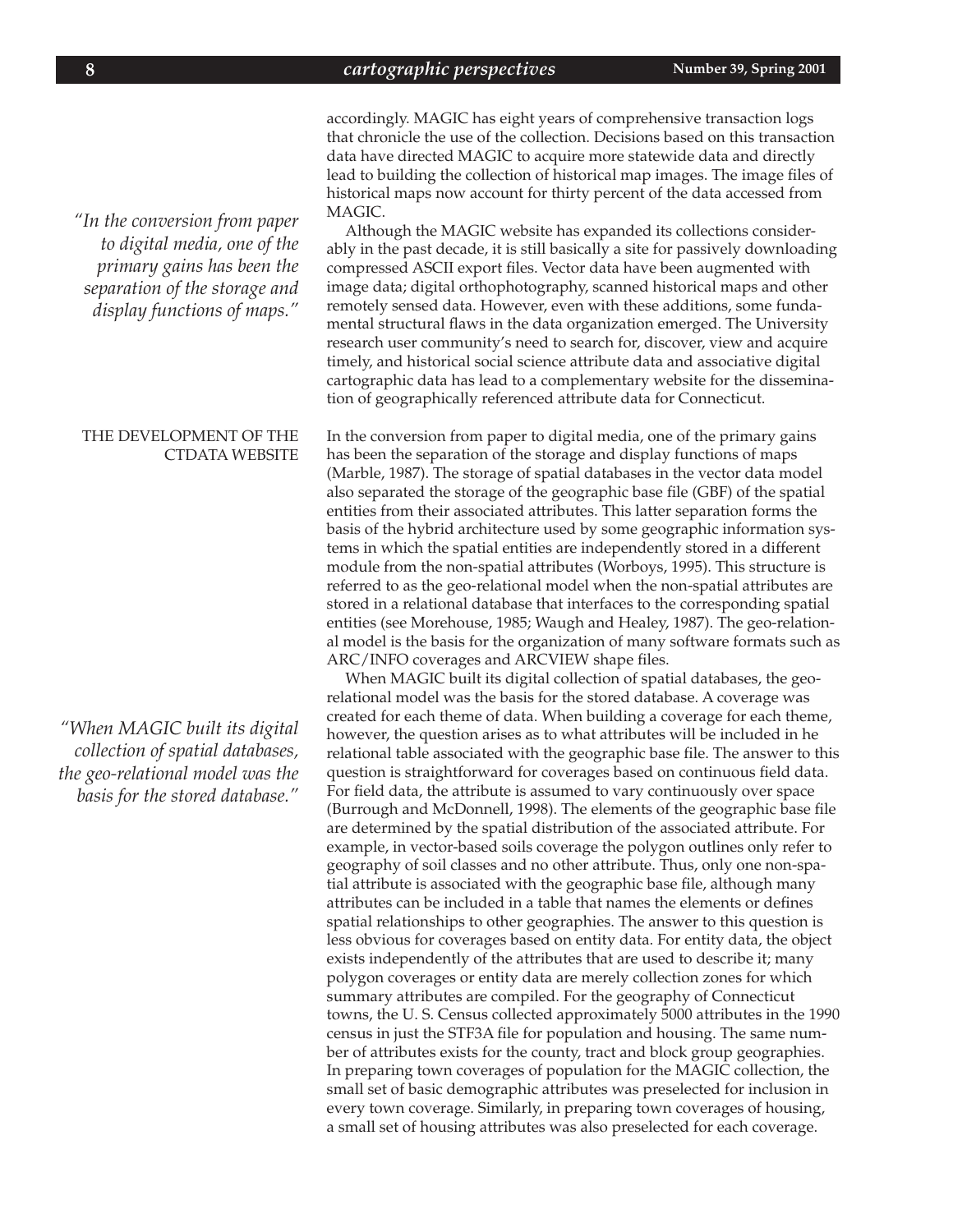The result is a duplication of geographies in the collection; in this case the geography of towns, census tracts and block groups is repeated in the population and housing coverages.

The geo-relational model handles this problem by only requiring that the geographic base file contains a unique identifier field that can be used in a relational join operation to attach any associated attribute table. In a collection of coverages, it is only necessary to store each GBF once as long as the associated attribute table has a minimum of attributes that name each object and provide unique identifiers for subsequent joins. The attributes for describing the objects can be stored in separate sites as long as the proper key fields are present. For coverages of true field data, a separate site is not necessary because only one thematic attribute relevant to the coverage should be included in the table for that coverage. For entity data, however, no site existed that could easily provide the attribute information in a proper table format for all of the geographies that are specific to the Connecticut user community needs.

The U. S. Census website provides access to the 1990 census of population and housing and other intercensual population estimates, but is not organized in a relational format. Because census geographies are hierarchically nested, the census website was designed to retrieve the attribute information in a hierarchical manner. Because the geographical hierarchy skips from state to county to tract to block group, a table can only be built for all objects nested within the next higher geographic level. This means that to extract block group attributes for the city of Hartford, fifty separate tables must be extracted (one for each census tract). Extracting tract data is less cumbersome for Connecticut towns because each town is contained in only one county and all of any tracts in one county can be retrieved in one table. However, a user must know the census codes for the tract identifiers associated with any town in order to retrieve just that town's tracts—a situation that rarely occurs within the general user community.

To overcome these problems of duplicating geographic base files as well as simplifying the extraction of Connecticut attribute data, the Map Library partnered with he University of Connecticut's Center for Geographic Information and Analysis (UCCGIA) to develop the Connecticut Data Server (CTDATA) http://ctdata.lib.uconn.edu. Attribute information is extracted from this site by first defining the relevant study area of inquiry. At present, data can be extracted for the entire state, a county, a town, a labor market area (LMA), a regional planning district (RPD), a congressional district, a state service delivery area (SDA), or a tourism district. After the study area is defined, the user then defines the geographic units of resolution—some subdivision of the study area. All of the previous units are subdivisions at the state level as well as census tracts (block groups are in preparation). Towns and census tracts are valid subdivisions also of counties, LMAs, RPDs, SDAs, tourism districts, and congressional districts (towns split among two or more congressional districts are assigned to the district in which the largest portion of the town's population resided in 1990). After the geographic parameters are chosen, the user is then presented with a choice of databases that are relevant to the chosen geography. Once the desired database is selected, the user can select the specific data fields of his/her interest to be prepared in the data table.

While data can be extracted from this site for many purposes, it was designed to distribute information about regions within Connecticut at different levels of geographic resolution in a format that could later be linked to geographic data for later use in a geographic information system. Simultaneous to the development of CTDATA, ARCVIEW shape files

*". . . it is only necessary to store each GBF once as long as the associated attribute table has a minimum of attributes that name each object and provide unique identifiers for subsequent joins."*

*"After the geographic parameters are chosen, the user is then presented with a choice of databases that are relevant to the chosen geography."*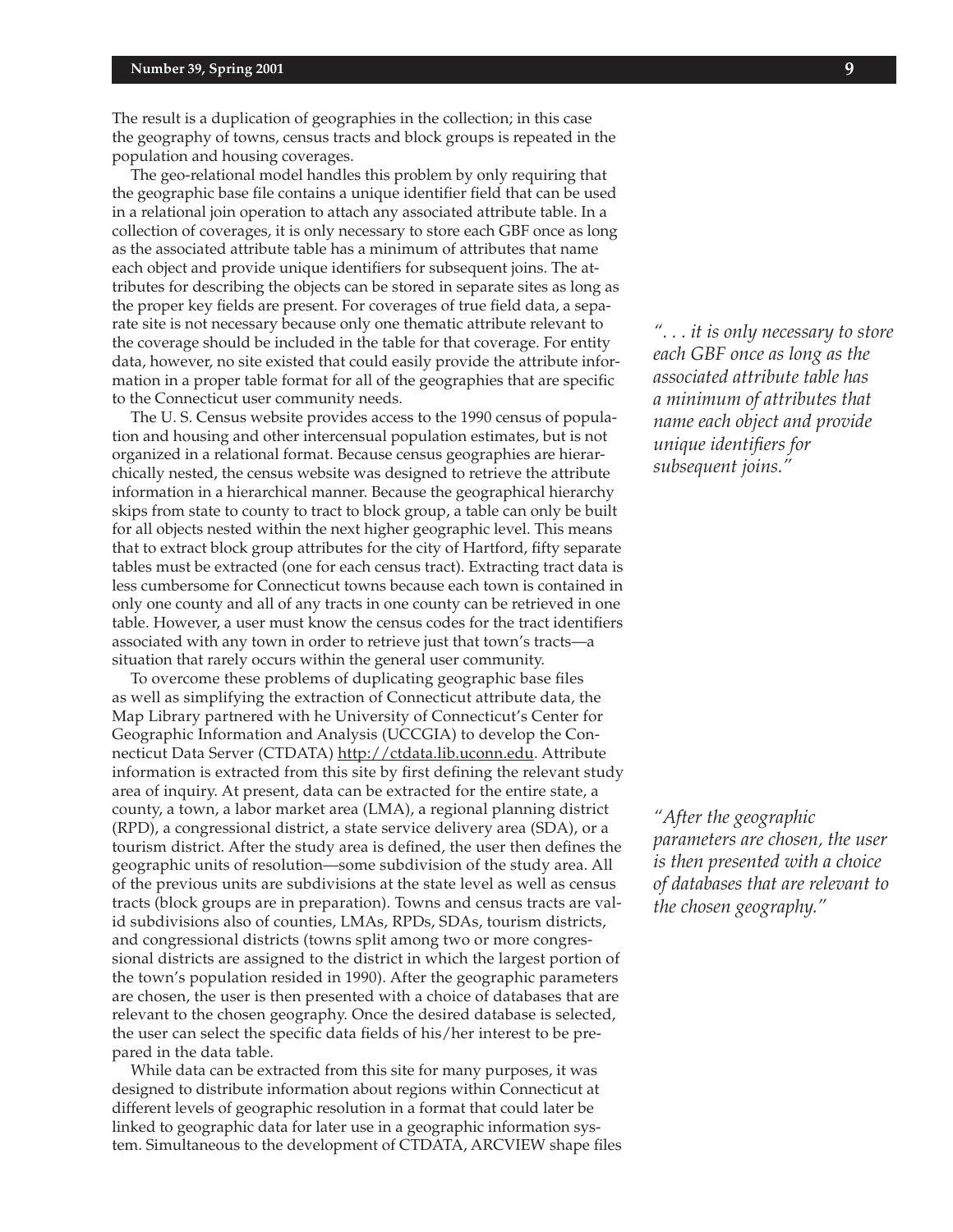for each possible geography were prepared for inclusion on the MAGIC site. Each shape file only contained in its attribute table a name field and appropriate key field(s). For towns, more than one key field was included because towns are referenced as minor civil divisions in census geographies, and the state has developed its own identification number for each town. CTDATA has two output formats: a table format for display on the browser, and a comma delimited format that can be saved as a text file (extension .txt) by the browser. The text file that is created can then be imported into ARCVIEW as a table and joined to a compatible geography.

Thematically, the data currently on the system cover U. S. Census population estimates, historic town population counts, employment data, the 1998 town profile series and the 2000 Census Public Law data used in redistricting. Most of these data are at the town level because that is the most important geography for Connecticut. New school district geographies and their associated attribute tables are under present construction. These new data present new problems because school districts change more frequently and are specific only to certain grade levels.

The process of a networked map library for the dissemination of cartographic information at the University of Connecticut is a constant evolution. The current geo-relational approach between the MAGIC and CTDATA websites is the product of many trials and errors over time. It falls short of the vision of a distributed geolibrary's goal of efficient information storage and use oriented retrieval of cartographic information. The next level of consolidation will involve the movement to a full geodatabase approach in which the GBF information is also stored as attributes of an object in a relational table. The geography of objects would be retrieved based on the selected study area. This would reduce the need to store multiple coverages that have the same basic geographic units, for example, storing both a county coverage and regional planning district coverage of towns when only a geodatabase of towns is necessary. CONCLUSIONS

> A second limitation of the current system is that the user can only retrieve data from one database in the construction of the attribute table. The U. S. Census' FERRET project is attempting to overcome this problem by allowing users to enter keywords that can be used to search the metadata of many databases for the possible retrieval of data from different databases that can be merged into one table. MAGIC and UCCGIA are working with the U. S. Census to prepare their attribute data sets in the appropriate format for inclusion in the FERRET search engine.

> A long-term goal (and benefit) of a web-based map library is increasing the awareness within the state of the need for data standards, more metadata descriptions, coordination of production efforts, and proper archiving. Many agencies lack the capacity for storing historical information and only retain current data. Having a central location such as the MAGIC and CTDATA websites has facilitated regular collection development and satisfied user community needs through standardized access procedures over the Internet.

#### Buckland, M., 1992. Redesigning Library Services: A Manifesto. http:// sunsite.berkeley.edu/Library/Redesigning/challenge.html REFERENCES

Burrough, P. and R. McDonnell, 1998. *Principles of Geographical Information Systems*. Oxford: Oxford University Press.

*"A long-term goal (and benefit) of a web-based map library is increasing the awareness within the state of the need for data standards, more metadata descriptions, coordination of production efforts, and proper archiving."*